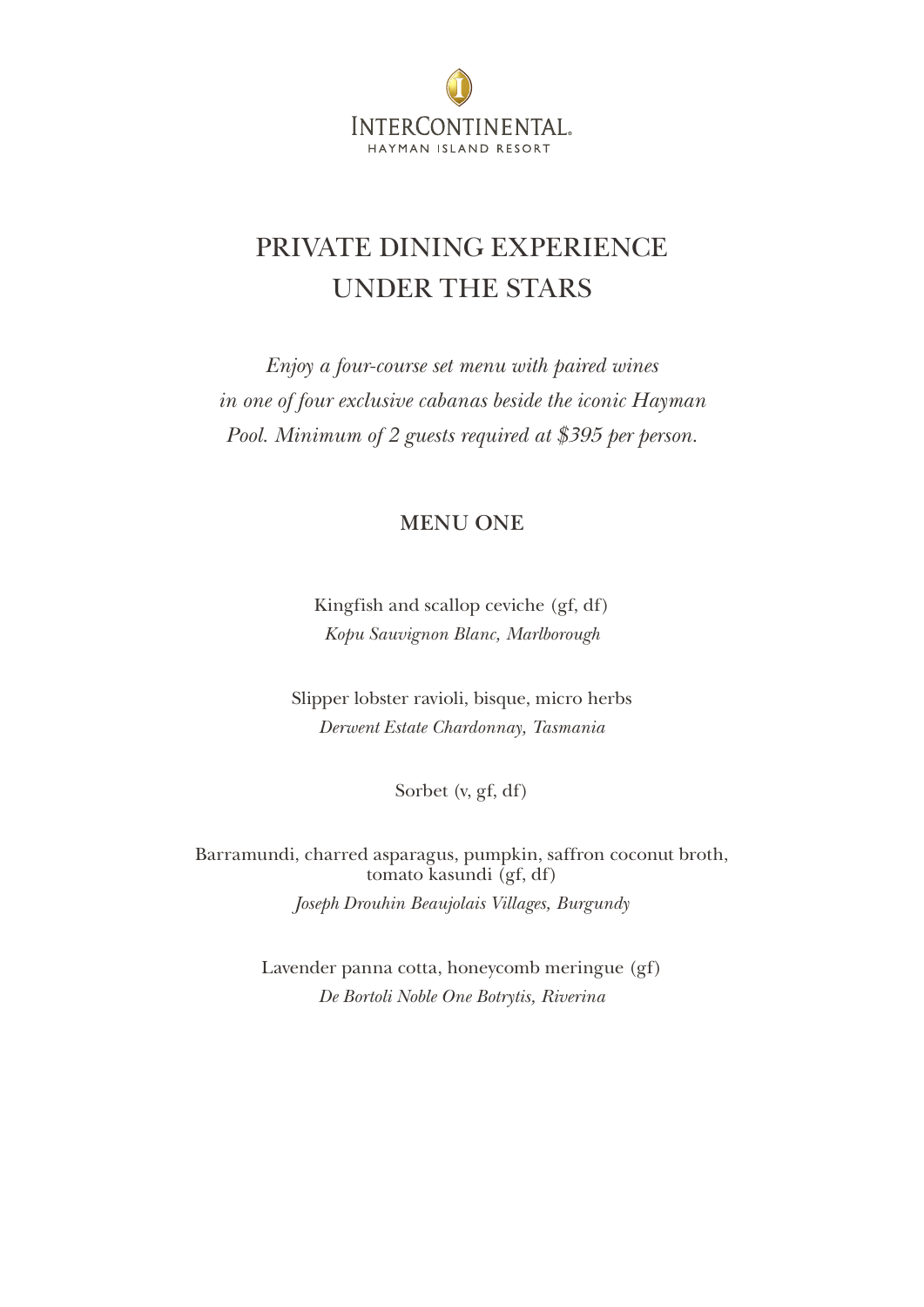

## PRIVATE DINING EXPERIENCE UNDER THE STARS

*Enjoy a four-course set menu with paired wines in one of four exclusive cabanas beside the iconic Hayman Pool. Minimum of 2 guests required at \$3*95 *per person.* 

#### **MENU TWO**

Duck liver parfait, quince gel, pistachio crumble, pickled vegetables, figs, sorrel leaves (gf) *Joseph Drouhin Macon-Villages Chardonnay, Burgundy*

Pork belly, apple puree, crackling, scorched onions, baby carrots (gf, df) *Lock & Key Pinot Noir, Tumbarumba*

Sorbet (v, gf, df)

Coffee and juniper crusted eye fillet, celeriac puree, drunken cranberries, sunflower seeds, port jus (gf) *Margan Estate Barbera, Hunter Valley*

Chocolate mousse, roasted hazelnut sable, banana cream, torched banana *De Bortoli Noble One Botrytis, Riverina*